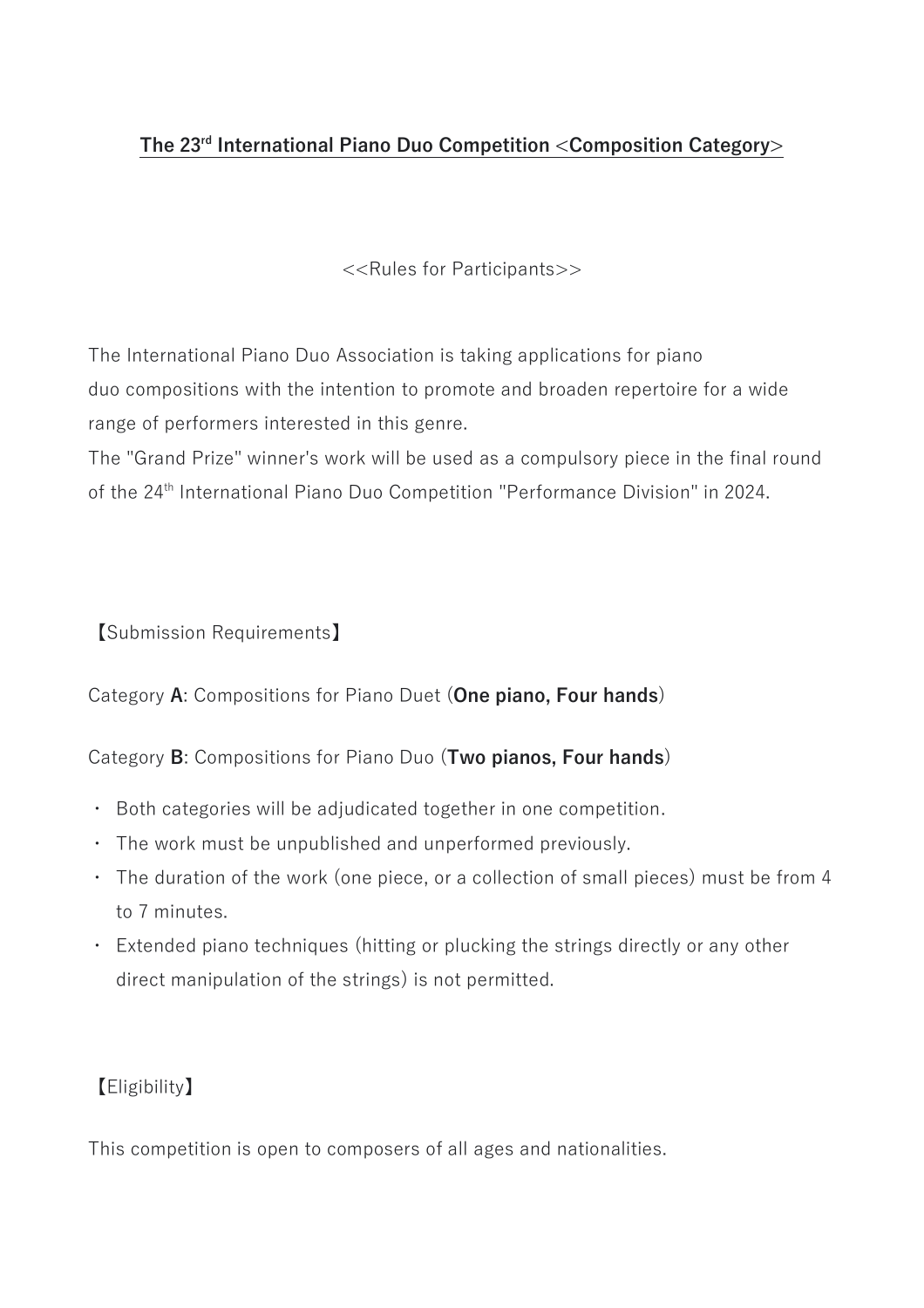### 【Application and Work Submission Period】

#### **January 8, 2023 to February 28, 2023**

\*The application and the work must arrive at our office on or before **February 28, 2023**.

### 【Selection schedule】

◆ Preliminary Round: Mid-March, 2023 – Score submissions adjudicated ◆ Final Round: Saturday, June 24, 2023 – Performance of selected works in a juried concert setting, followed by an awards ceremony.

(Place: Kawai Omotesando Concert Salon "Pause" in Tokyo)

\* The performers for the final round will be provided by the International Piano Duo Association.

【Registration fee】

General: 15,000 yen Our members: 10,000 yen

### 【Awards】

- ◆ Grand Prize: Prize money 300,000 yen, certificate, trophy
- ◆ 2nd place: Prize money 200,000 yen, certificate, trophy
- ◆ 3rd place: Prize money 100,000 yen, certificate, trophy
- \* The work selected for the "Grand Prize" will be used as a compulsory piece in the 24<sup>th</sup> International Piano Duo Competition "Performance Division".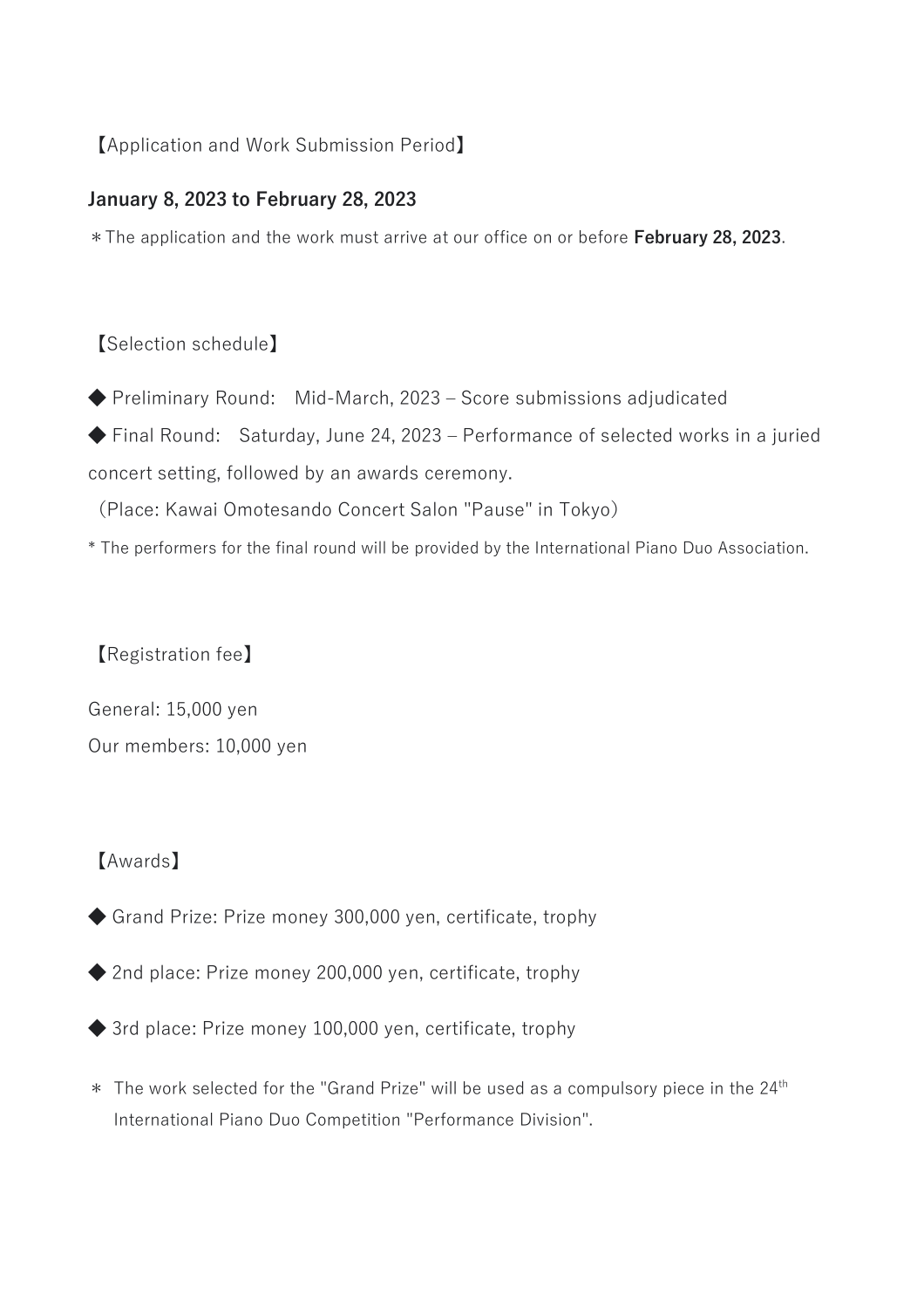◆ Ongaku-no-Tomosha Encouragement Award: Certificate of Merit, plaque, memento

◆ Kawai Award: Certificate of Merit, plaque, memento

◆ Steinway Awards: Certificate of Merit, plaque, memento

◆ Bechstein Award: Certificate of Merit, plaque, memento

◆ Audience prize: Certificate of Merit, plaque, memento

【Judges】 (honorific titles omitted, in alphabetical order)

- \*Shin-ichiro KATO (composer, pianist, Toho Gakuen College, Kunitachi College of Music, lecturer)
- \*Akira NISHIMURA (composer, Professor at Tokyo College of Music)
- \*Céleri HARUHATA (composer)
- \*Takehiko YAMADA (composer, pianist, Professor at Senzoku Gakuen College of Music)
- \*Sumiko MINEMURA (composer, Professor Emeritus of Nihon University, Chairwoman of the International Piano Duo Association)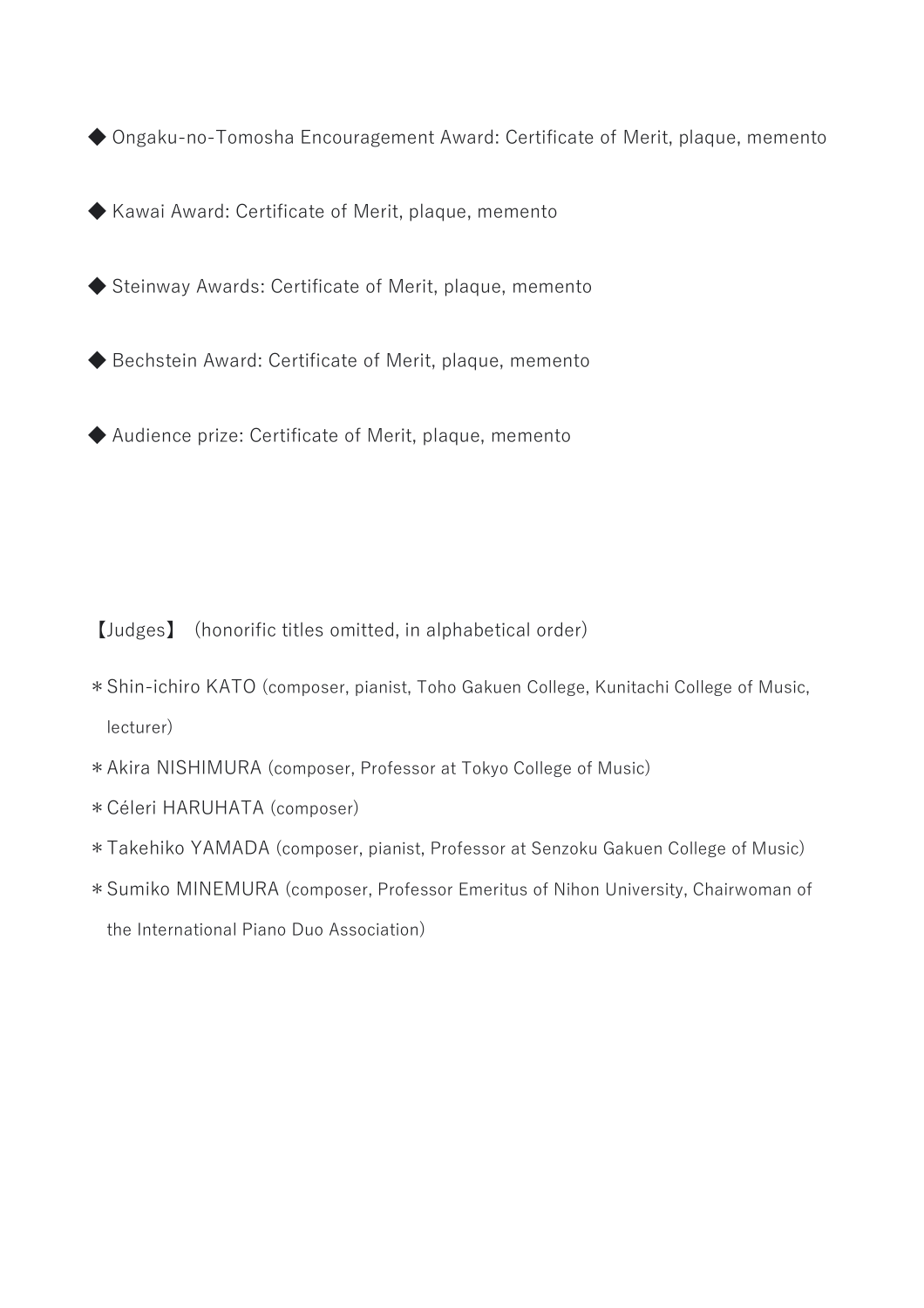【Application procedure】

(1) How to apply

① Apply from **the following URL or QR code** and fill in the form. <https://forms.gle/DPC9UDTWvys8siFk6>



② Submit an upper body photo by e-mail.

(The photo must be in color, front facing, including your face and upper body, at the highest possible resolution.)

E-mail address: **ipda.2pianos4hands@gmail.com**

- \* Enter your name in the subject line of the email.
- \* The photos may be used in our newsletter and website.

③ Submit the registration fee to the following account within 5 days of submitting the application materials (listed above in  $(1)$  and  $(2)$ ):

Bank name: **Sumitomo Mitsui Banking Corporation** Branch name: **Koganei Branch** Store number: **848** Account number: (Savings) **3524140** Account name: **International Piano Duo Association**

- \* You may apply with multiple works, however, a separate application and registration fee is required for each work.
- \* The registration fees are non-refundable.
- (2) Submitting the work
- ・Please submit the work **by E-mail**.
- ・The work must be submitted in **a single PDF**, which must include both the **"cover page" and "score"**.